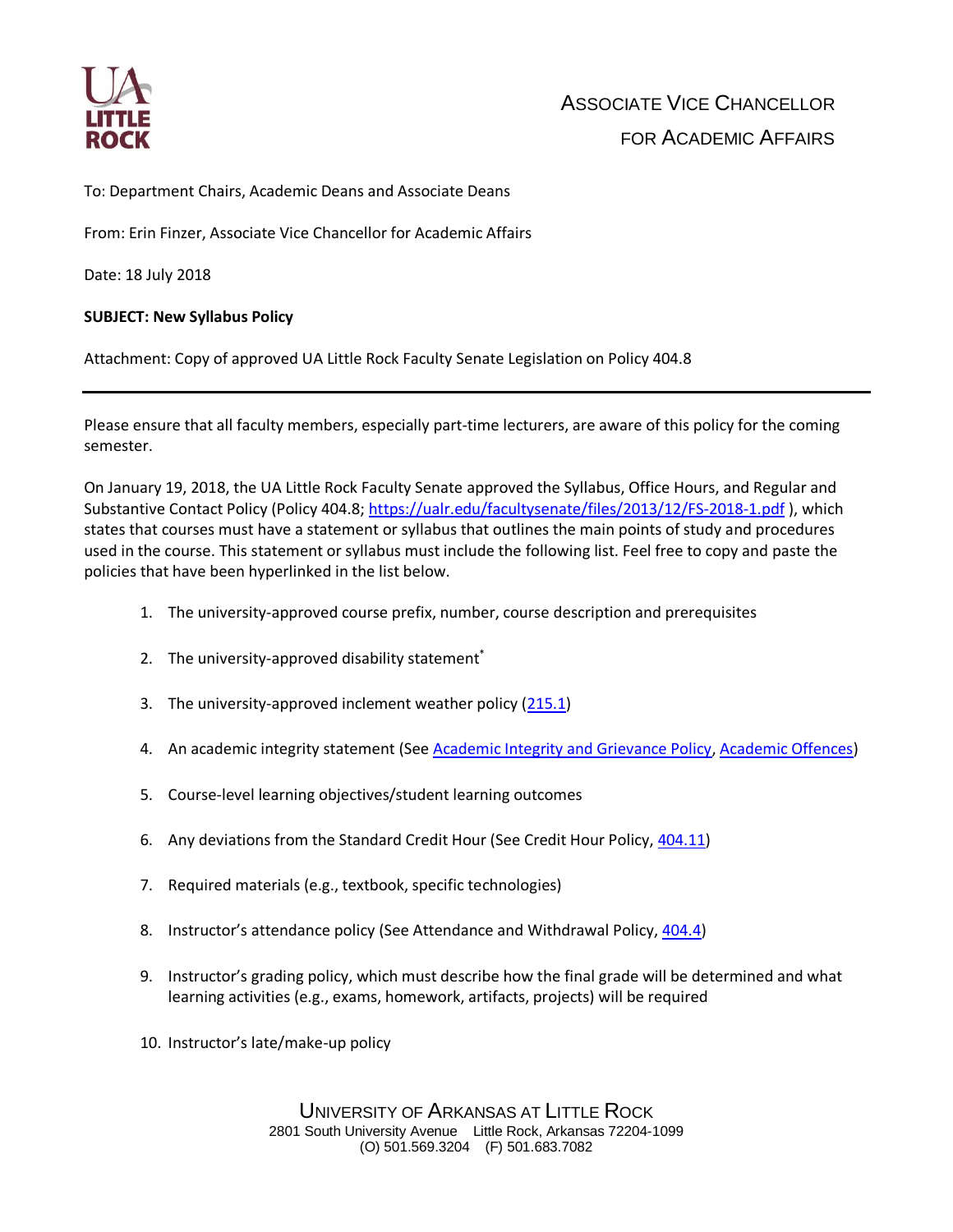

 $\overline{a}$ 

- 11. Instructor's statement on **Regular and Substantive Contact†** , which is a clear statement explaining the following:
	- a. Office Hours: the modalities (e.g., virtual office hour meetings, message/email, phone call, face-to-face meeting, etc.) and scheduled time(s) the instructor will be available for studentinitiated contact during business hours, as well as an expectation for method of contact outside of business hours (i.e., weekends and holidays).
	- b. Instructor Presence: the expected regularity of instructor-initiated interaction with students and how it is distributed throughout the term, insofar as this will vary by type of course, modality, length of term and specific learning activities.

In order to update its syllabus repository, the Provost's Office will again be collecting all syllabi for every graduate and undergraduate course taught during this semester. Thank you for your cooperation.

\* On 23 September 2011, the UA Little Rock Faculty Senate approved the current statement on academic adjustment for students with disabilities:

Students with Disabilities: Your success in this class is important to me, and it is the policy and practice of the University of Arkansas at Little Rock to create inclusive learning environments consistent with federal and state law. If you have a documented disability (or need to document a disability) and need an accommodation, please contact me privately as soon as possible so that we can discuss with the Disability Resource Center (DRC) how to meet your specific needs and the requirements of the course. The DRC offers resources and coordinates reasonable accommodations for students with disabilities. Reasonable accommodations are established through an interactive process among you, your instructor(s) and the DRC. Thus, if you have a disability, please contact me and/or the DRC, at 501-569-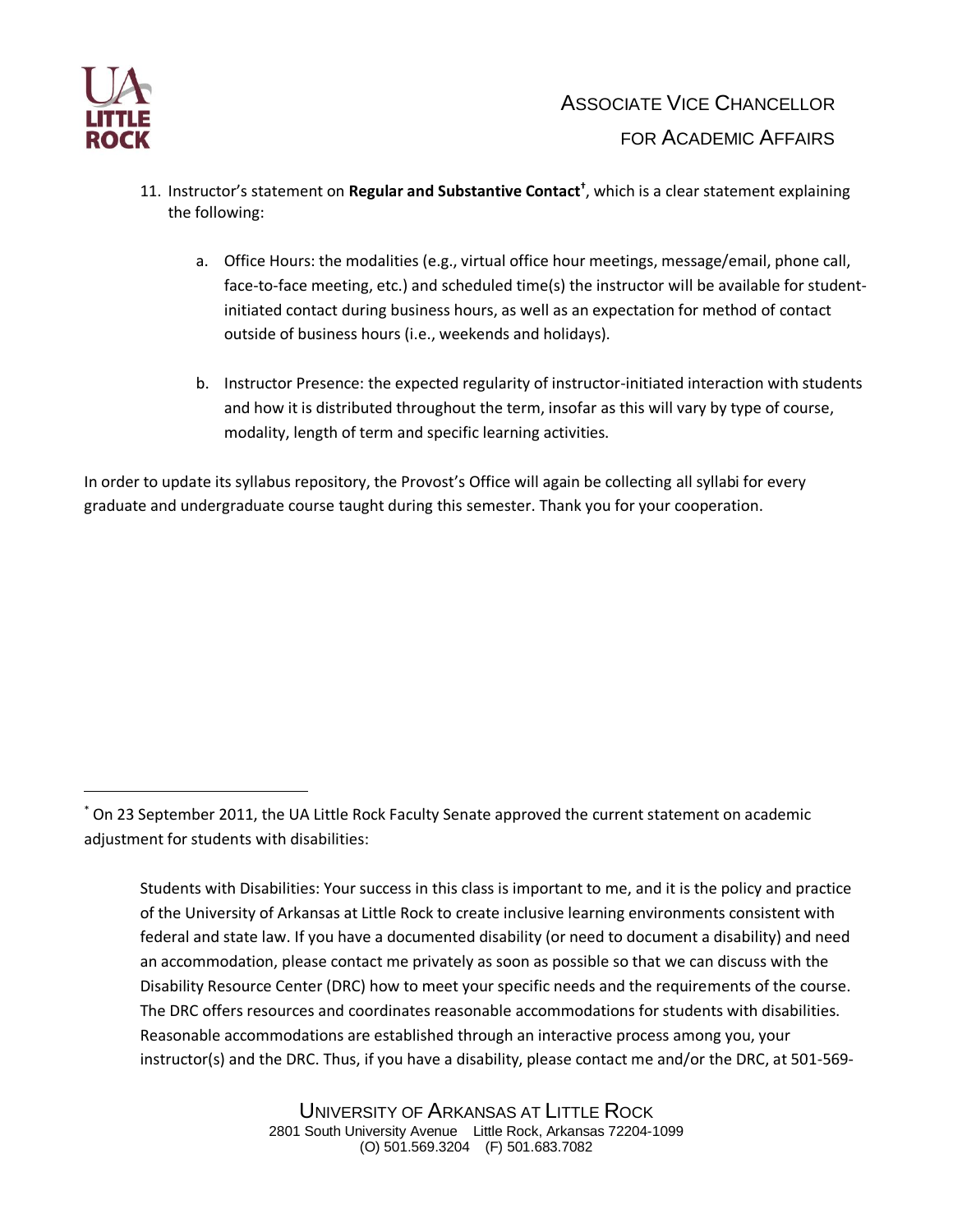

 $\overline{a}$ 

3143 (V/TTY) or 501-683-7629 (VP). For more information, please visit the DRC website at ualr.edu/disability. (UA Little Rock Policy 404.9)

† The Department of Education and the Department of Education's Inspector General Office have been monitoring what is routinely called "regular and substantive" interaction in distance education courses to make sure that universities are meeting their obligations and that federal financial aid is being properly applied (i.e., that distance education courses are comparable to face-to-face courses). You can read more about the history of this phrase ("regular and substantive" contact or interaction, which is a requirement for distance education to qualify for federal aid) a[t https://wcetfrontiers.org/2016/09/30/interpreting-regular-and-substantive](https://wcetfrontiers.org/2016/09/30/interpreting-regular-and-substantive-interaction/)[interaction/.](https://wcetfrontiers.org/2016/09/30/interpreting-regular-and-substantive-interaction/)

UA Little Rock affirms its commitment to regular, substantive contact and interaction with enrolled students in face-to-face, hybrid, and online courses (synchronous and asynchronous). It is the responsibility of the instructor to initiate interaction with enrolled students. Students in all courses should have frequent opportunities to have their questions answered and to have meaningful interactions with the instructor of record. In distance education courses extra steps are needed to communicate to students how this interaction will occur.

In their statements on Regular and Substantive Contact, faculty might indicate that the frequency and type of interaction will vary, but students should know that the instructor is aware of class progress and is responsive to it. They also might indicate that interaction shall be distributed in a manner that is appropriate for the course throughout the term (this will vary based on type of course, length of course term, and specific course activities).

Some examples of ways that faculty can provide meaningful interaction with students in a distance education environment may include, but are not limited to:

- Orientation materials (including guidance on how to access features)
- Clear course schedule
- Weekly announcements
- Discussion boards within the course management system or through listserv or other feature with appropriate instructor participation/feedback
- Use of virtual meeting space (chat room, video conference, etc.); regular office hours open to students in online classes
- Email contact within or outside course management system
- Phone or text contact
- Timely feedback for student work (establish a standard turnaround time for assignments and/or assessments or announce expected feedback time for each assignment/assessment as course progresses)
- Faculty-provided supplemental notes or lectures or discussion posts or videos, etc., in response to general student progress in course (e.g., analysis/synthesis of recent course content, or summary of class progress, or an explanation of common errors on a recent assessment, etc.).

UNIVERSITY OF ARKANSAS AT LITTLE ROCK 2801 South University Avenue Little Rock, Arkansas 72204-1099 (O) 501.569.3204 (F) 501.683.7082